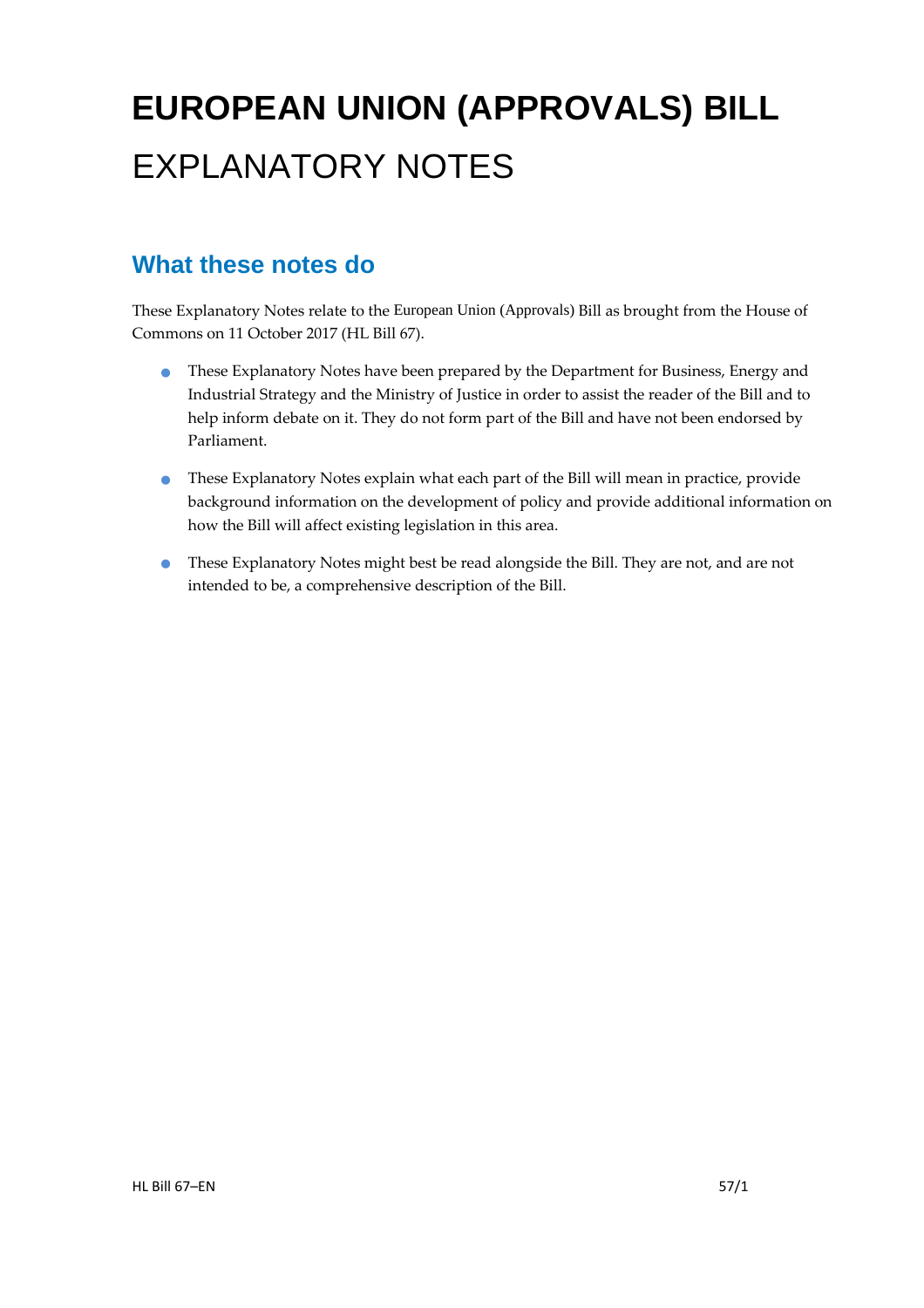#### **Table of Contents**

| Subject<br>Page of these Notes                                                                                    |        |
|-------------------------------------------------------------------------------------------------------------------|--------|
| <b>Overview of the Bill</b>                                                                                       | 3      |
| <b>Policy background</b>                                                                                          | 3      |
| Legal background                                                                                                  | 5      |
| The Fundamental Rights Agency Decisions<br>The Decisions on the EU-Canada Competition Agreement                   | 5<br>5 |
| <b>Territorial extent and application</b>                                                                         | 5      |
| <b>Commentary on provisions of Bill</b>                                                                           | 6      |
| Clause 1: Approval of draft decisions under Article 352 of TFEU<br>Clause 2: Extent, commencement and short title | 6<br>6 |
| Commencement                                                                                                      | 6      |
| <b>Financial implications of the Bill</b>                                                                         | 6      |
| <b>Compatibility with the European Convention on Human Rights</b>                                                 | 6      |
| <b>Related documents</b>                                                                                          | 7      |
| Annex A Territorial extent and application in the United Kingdom                                                  | 8      |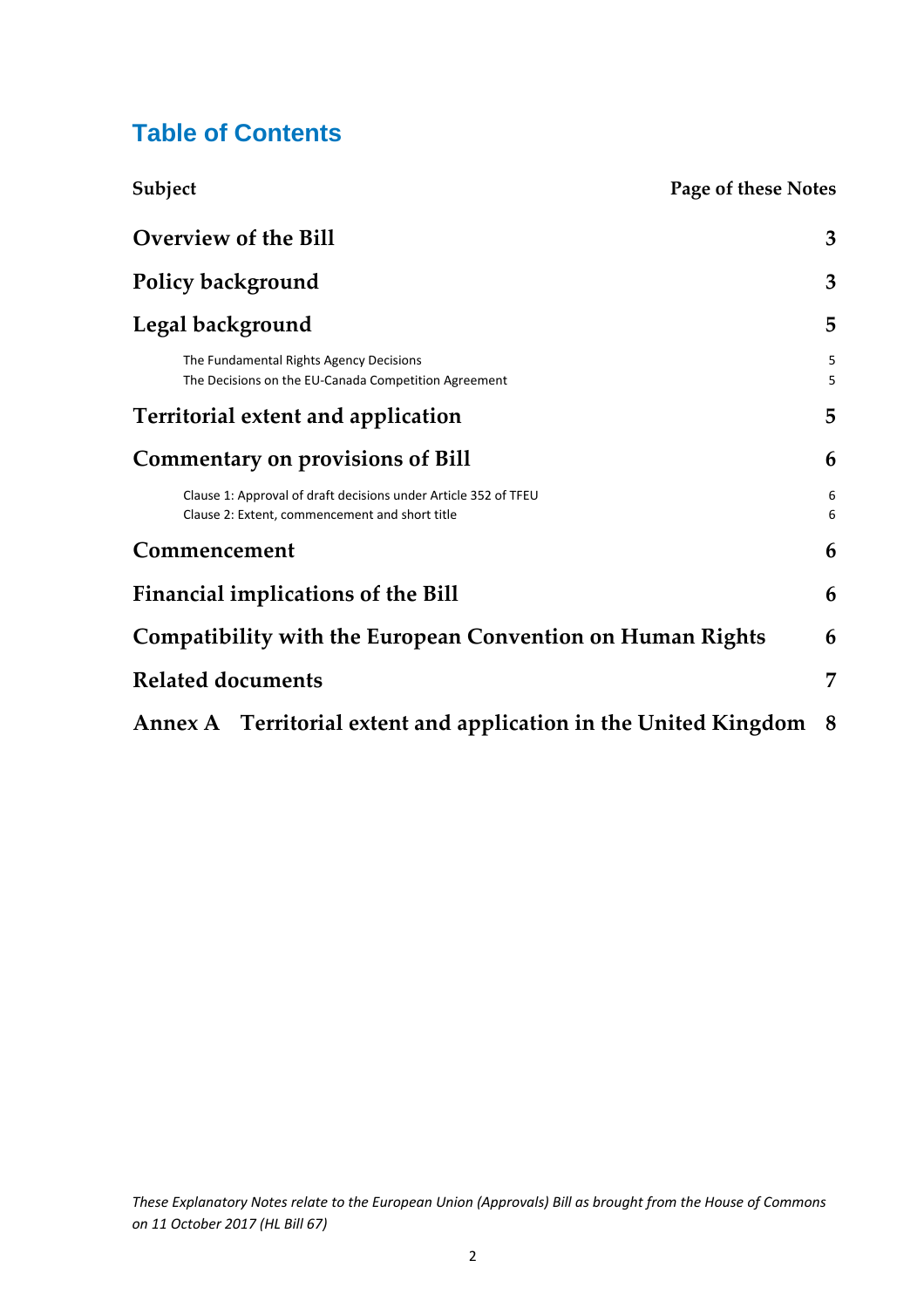### **Overview of the Bill**

- 1 The purpose of the Bill is to approve four draft decisions of the Council of the European Union ("the Council"). This is to fulfil a requirement in section 8 of the European Union Act 2011 ("2011 Act") which requires Parliament to approve draft decisions made under Article 352 of the Treaty on the Functioning of the European Union ("TFEU"). Parliamentary approval will enable the United Kingdom to vote in favour of the draft decisions.
- 2 The first draft decision is on the participation of the Republic of Albania as an observer in the work of the European Union Agency for Fundamental Rights.
- 3 The second draft decision is on the participation of the Republic of Serbia as an observer in the work of the European Union Agency for Fundamental Rights.
- 4 The third and fourth draft decisions are to sign and then conclude an Agreement between the European Union and the Government of Canada that will allow enhanced cooperation between the European Commission and the Canadian Competition Bureau on competition matters.

# **Policy background**

The draft decisions on the participation of the Republic of Albania and the Republic of Serbia as observers in the work of the European Union Agency for Fundamental Rights (the FRA decisions).

- 5 The EU Fundamental Rights Agency ("the FRA") was established in 2007 by Regulation 168/2007 EC ("the Regulation"). Its function is to provide assistance and expertise on fundamental rights to the EU institutions and Member States. It collects and analyses data across the EU and provides advice by way of reports and opinions, raising awareness of fundamental rights.
- 6 Under Article 28 of the Regulation, the FRA is open to the participation of candidate countries as observers. The draft decisions are on the participation of the Republic of Albania and the Republic of Serbia as observers in the work of the FRA. The draft decisions will not, themselves, confer observer status. Instead they establish an EU position at other bodies, the EU-the Republic of Albania Stabilisation and Association Council and the EU-the Republic of Serbia Stabilisation and Association Council. Participation as observers, and the conditions of doing so, are determined by the respective Stabilisation and Association Councils.
- 7 The draft decisions are based on Articles 218(9) and 352 of TFEU. They have been proposed by the European Commission and can be made by the Council acting unanimously after obtaining the consent of the European Parliament.
- 8 The proposal includes the European Commission's estimate of the contributions that Albania and Serbia will be making to the EU budget in order to participate in the FRA. The figures for Albania are EUR 160,000 for Year 1, EUR 163,000 for Year 2 and EUR 166,000 for Year 3. The figures for Serbia are EUR 180,000 for Year 1, EUR 183,000 for Year 2 and EUR 186,000 for Year 3.
- 9 The draft decisions were deposited in Parliament on 9 March 2016. They were cleared from scrutiny by the House of Commons European Scrutiny Committee at its meeting on 13 April 2016 and by the House of Lords European Union Select Committee on 12 April 2016.
- 10 The text of the draft decisions is now settled and it is intended that the proposals are concluded in the Council as soon as possible.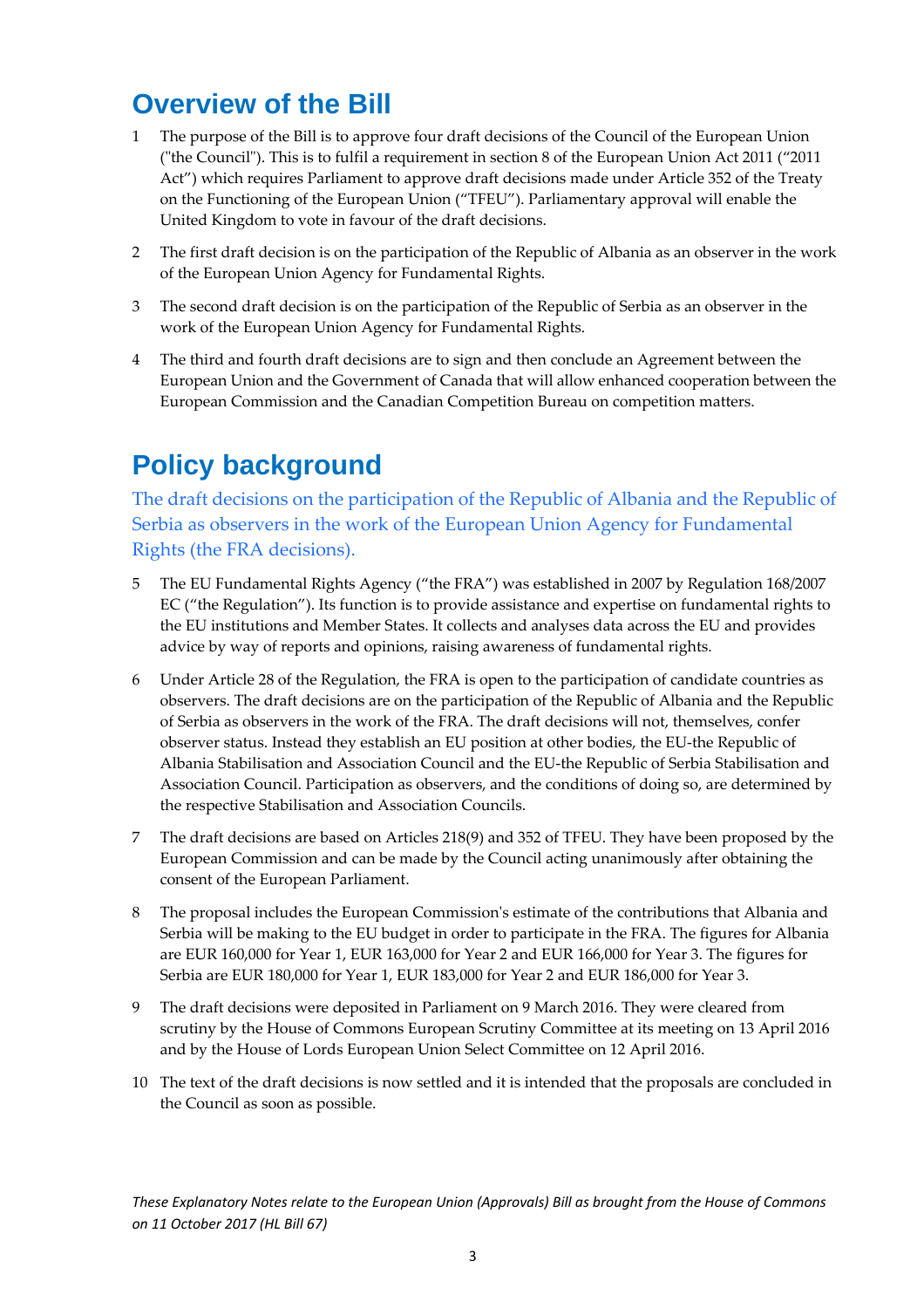#### The draft decisions to sign and then conclude a competition Agreement between the European Union and the Government of Canada (the Canada decisions)

- 11 The EU and Canada have cooperated in the area of competition policy enforcement since 1999 (pursuant to an existing cooperation agreement).
- 12 The draft decisions concern the replacement of the existing EU-Canada competition enforcement cooperation arrangement, with a new agreement that includes the exchange of information gathered by their respective competition authorities during antitrust and merger investigations (the new Agreement). The Commission may share such information with Member States' competition authorities (in the case of the UK, the Competition and Markets Authority (CMA)).
- 13 The new Agreement in practice means that information obtained during competition enforcement investigations may be discussed and transferred between the European Commission and the Canadian Competition Bureau. The European Commission states that the absence of the possibility to exchange information has become a major impediment to effective cooperation as bilateral cooperation between the European Commission and the Canadian Competition Bureau has become deeper and more frequent. The ability to share information is intended to increase the ability of both organisations to conclude competition enforcement investigations efficiently.
- 14 In cases where a UK company is involved in an investigation undertaken by both the European Commission and the Canadian Competition Bureau into the same merger or anticompetitive conduct, the new Agreement would mean that the UK company would only have to share information once with a single competition authority. Following the UK's exit from the European Union, UK companies operating in the EU will still be subject to the jurisdiction of the European Commission in antitrust investigations and, where the thresholds are met, in merger investigations in the same way as for other non-EU companies operating in the EU. Information relating to UK companies based in the EU would therefore still be transferable under the new Agreement.
- 15 The draft decisions are based on Articles 103 and 352 of TFEU. They have been proposed by the European Commission and can be made by the Council acting unanimously after obtaining the consent of the European Parliament.
- 16 The draft Council decisions to sign and conclude the new Agreement were deposited in Parliament on 6 July 2016. The Department for Business, Energy and Industrial Strategy submitted an explanatory memorandum covering the draft decisions on 12 August 2016. The documents were cleared by the European Union Committee of the House of Lords on 25 August 2016. The Commons European Scrutiny Committee considered the documents at its meeting on 12 October 2016 and assessed them as politically important. The documents were not cleared from scrutiny. Further information was requested on whether the Government would seek to participate in the new Agreement after the UK withdraws from the EU and, if so, how it may be possible to secure its continuing application. The documents were drawn to the attention of the Business, Energy and Industrial Strategy Committee. The Minister for Small Business, Consumers, and Corporate Responsibility (Margot James MP) wrote to the Chair of the European Scrutiny Committee (Sir William Cash MP) on 24 October outlining the options for international cooperation on competition law enforcement once the UK leaves the EU. The European Scrutiny Committee considered the documents again on 14 December 2016 and assessed them as politically important. The documents were cleared from scrutiny and drawn to the attention of the BEIS Committee and the Treasury Committee.
- 17 The text of the draft decisions is now settled and it is intended that the proposals are concluded in the Council as soon as possible.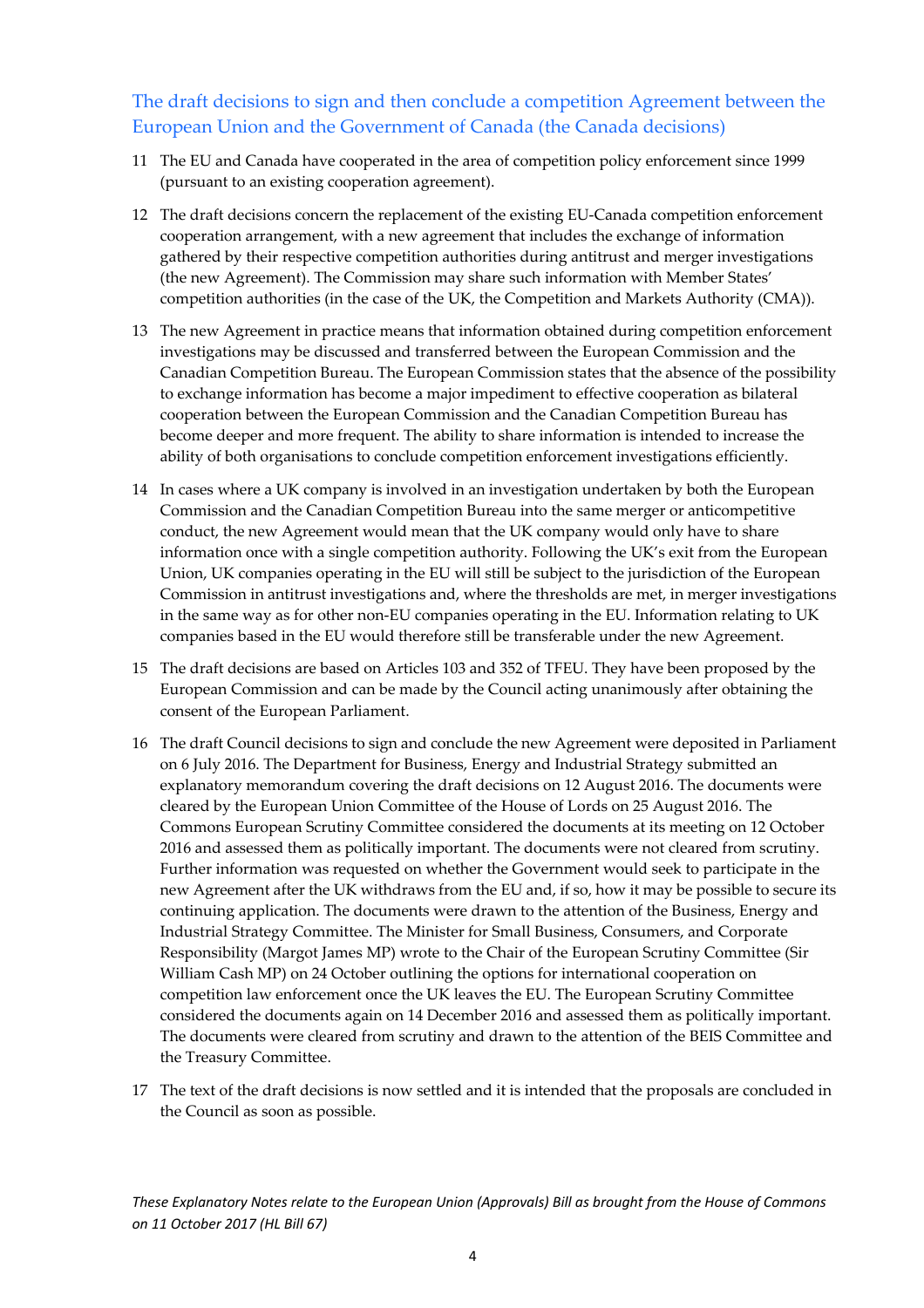## **Legal background**

- 18 Article 352 TFEU allows the EU to act where there is no specific applicable treaty base, as long as this does not entail harmonisation or affect the Common Foreign and Security Policy. Proposals made under Article 352 TFEU require the unanimous approval of Member States and the consent of the European Parliament.
- 19 Under section 8(1) of the 2011 Act, a Minister cannot vote in favour of an Article 352 measure unless one of subsections (3) to (5) is complied with. Subsection (3) provides that a Minister may only vote in favour of an Article 352 decision where the draft decision is approved by Act of Parliament. This requirement does not apply where urgent approval is required (subsection (4)) or where the draft decision relates to an exempt purpose (subsection  $(5)$ ), as defined in subsection  $(6)$ . Neither of these subsections in the 2011 Act applies to the FRA or Canada decisions, so an Act of Parliament is needed before the UK Government may vote for their adoption in the Council.

#### The Fundamental Rights Agency Decisions

- 20 Under Article 2 of the Council Regulation (EC) No 168/2007 of 15 February 2007 establishing a European Union Agency for Fundamental Rights n, the FRA's objective is to provide the relevant institutions, bodies, offices and agencies of the European Union and its Member States when implementing European Union law with assistance and expertise relating to fundamental rights.
- 21 Under Article 28(1) of the Regulation, the FRA is open to the participation of candidate countries.

#### The Decisions on the EU-Canada Competition Agreement

- 22 These proposals derive from a Council mandate of 9 October 2008 in which the European Commission was authorised to start negotiations to replace the existing cooperation agreement between the EU and Canada in competition matters.
- 23 The legal bases for the Canada decisions are Articles 103 and 352 TFEU. Article 103 is the legal basis for the implementation of Article 101 (which prohibits anti-competitive agreements) and Article 102 (which prohibits abuse of dominance). Article 352 is the legal basis for Regulation 139/2004 (the Merger Regulation) and the proposed new Agreement with Canada covers cooperation in merger investigations.

### **Territorial extent and application**

- 24 All the provisions in the Bill extend to the whole of the United Kingdom.
- 25 See the table in Annex A for a summary of the position regarding territorial extent and application in the United Kingdom.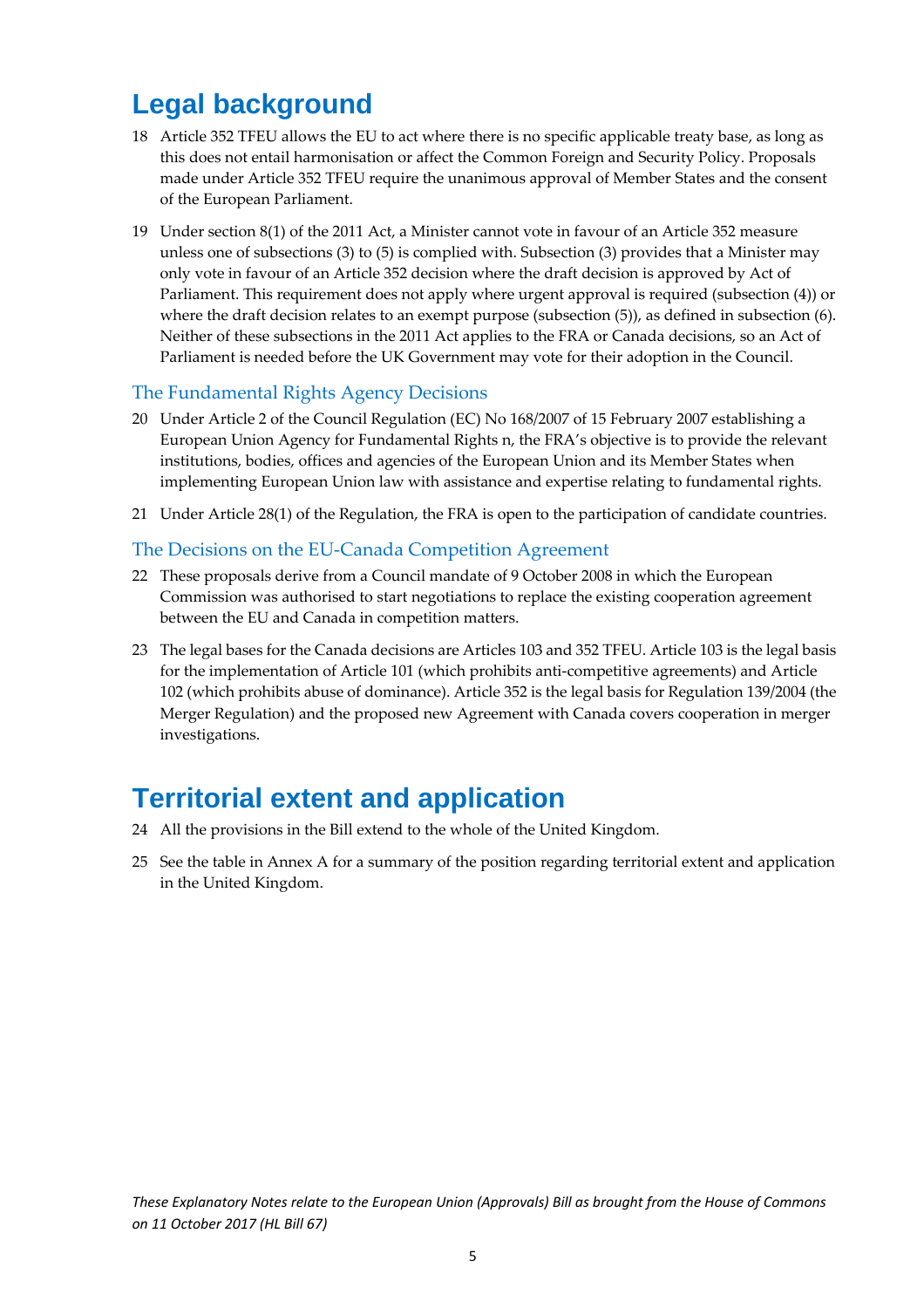### **Commentary on provisions of Bill**

#### Clause 1: Approval of draft decisions under Article 352 of TFEU

- 26 Clause 1(2)(a) provides for the approval of the draft decisions of the Council of the European Union under Article 352 of the TFEU on the participation of the Republic of Albania and the Republic of Serbia as observers in the work of the FRA.
- 27 Clause 1(2)(b) provides for the approval of the draft decisions to sign and conclude an agreement between the European Union and the Government of Canada regarding the application of their competition laws.

#### Clause 2: Extent, commencement and short title

28 Clause 2 is self-explanatory.

#### **Commencement**

29 The Bill will come into force on the day of Royal Assent.

### **Financial implications of the Bill**

- 30 The Bill has no implications for Government expenditure.
- 31 The draft decisions are expected to have no or negligible financial impact on business, charities or the voluntary sector in the UK, and no financial effects are therefore expected as a result of the Bill.

## **Compatibility with the European Convention on Human Rights**

- 32 The Department for Business, Energy and Industrial Strategy and the Ministry of Justice do not consider that the FRA provisions engage the Convention rights. Accordingly, no issues arise as to the compatibility of the Bill with those rights.
- 33 The Canada Agreement engages Article 8 (right to private life and family life) as information exchanged between EU and Canada under the Canada Agreement may contain personal data. However, the Canada Agreement provides safeguards for the processing of personal data. The Canada Agreement requires each of the parties to the Agreement to handle personal information in conformity with its own procedural rights and privileges for personal data (which themselves must be Article 8 compliant). We therefore assess the Canada Agreement to be compatible with Article 8 and the ECHR.
- 34 Section 19 of the Human Rights Act 1998 requires the Minister in charge of a Bill in either House of Parliament to make a statement about the compatibility of the provisions in the Bill with the Convention rights (as defined by section 1 of that Act).
- 35 The Parliamentary Under Secretary of State, Lord Prior of Brampton, has made the following statement:

*"In my view the provisions of the European Union (Approvals) Bill are compatible with the Convention rights."*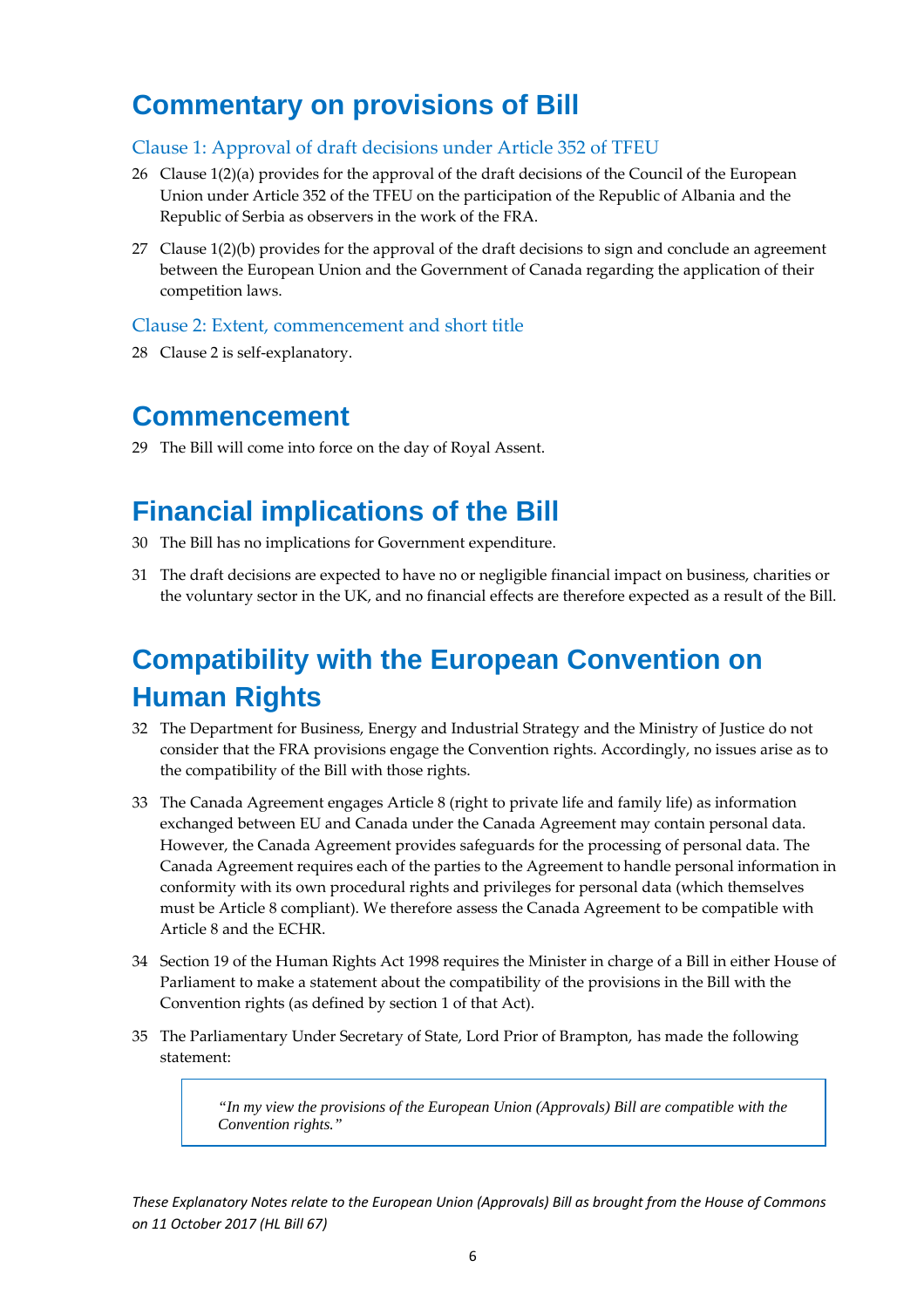### **Related documents**

- 36 The following documents are relevant to the Bill and can be read at the stated locations:
	- Draft Council Decision on the position to be adopted on behalf of the European Union within the EU-Albania Stabilisation and Association Council on the participation of Albania as an observer in the European Union Agency for Fundamental Rights' work and the respective modalities thereof, within the framework of Regulation (EC) No 168/2007 (Council Document 9877/16): http://data.consilium.europa.eu/doc/document/ST-9877-2016-INIT/en/pdf
	- Draft Council Decision on the position to be adopted on behalf of the European Union within the EU-Serbia Stabilisation and Association Council on the participation of Serbia as an observer in the European Union Agency for Fundamental Rights' work and the respective modalities thereof, within the framework of Regulation (EC) No 168/2007: http://data.consilium.europa.eu/doc/document/ST-9876-2016-INIT/en/pdf
	- Council and Commission Decision of 29 April 1999 (1999/445/EC, ECSC)1: Agreement between the European Communities and the Government of Canada regarding the application of their competition laws: http://ec.europa.eu/competition/international/bilateral/ca2a\_en.pdf
	- Draft Council Decision on the signing, on behalf of the European Union, of the Agreement between the European Union and the Government of Canada regarding the application of their competition laws (Council Document 10819/16): http://data.consilium.europa.eu/doc/document/ST-10819-2016-INIT/en/pdf
	- Draft Council Decision on the conclusion of the Agreement between the European Union and the Government of Canada regarding the application of their competition laws (Council Document 10821/16): http://data.consilium.europa.eu/doc/document/ST-10821-2016-INIT/en/pdf
	- Proposed new Agreement between the European Union and the Government of Canada regarding the application of their competition laws (Council Document 10819, ADD 1): http://data.consilium.europa.eu/doc/document/ST-10819-2016-ADD-1/en/pdf
	- Explanatory memorandum prepared by the Department for Business, Energy and Industrial Strategy on Council Decisions 10819/16 and 10821/16: http://europeanmemoranda.cabinetoffice.gov.uk/files/2016/08/EM\_10819-16.pdf
	- Letter from the Minister for Small Business, Consumers and Corporate Responsibility (Margot James MP) to the Chair of the European Scrutiny Committee (Sir William Cash MP): http://europeanmemoranda.cabinetoffice.gov.uk/files/2016/11/Margot\_James\_to\_ William Cash - Agreement between the EU and the Government of Canada Regarding the Application of their Competition Laws.pdf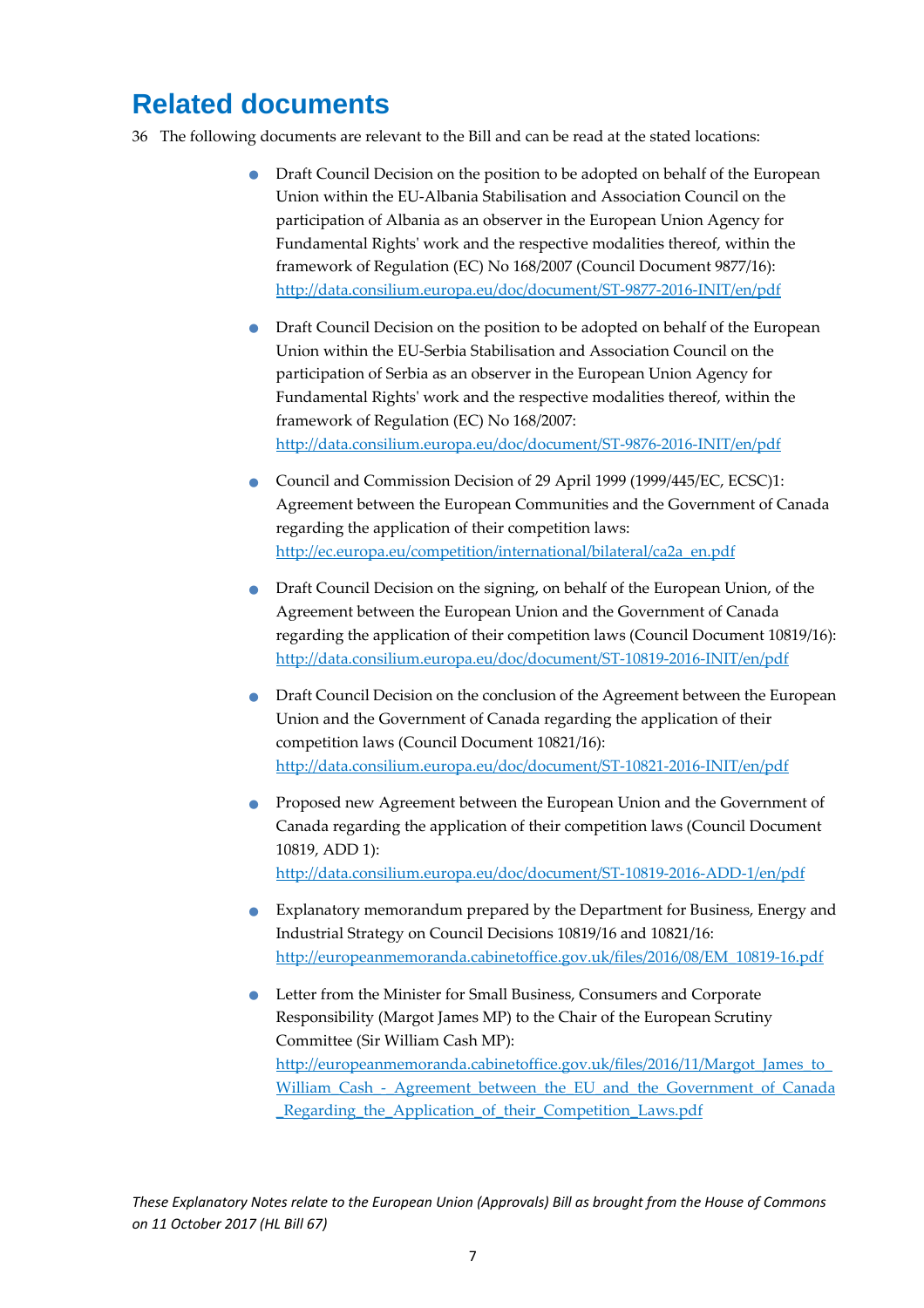# **Annex A – Territorial extent and application in the United Kingdom**

All the provisions in the Bill extend to the whole of the United Kingdom. None of the provisions are within the legislative competence of the Scottish Parliament, the National Assembly for Wales or the Northern Ireland Assembly. No Legislative Consent Motions are needed.1

| <b>Provision</b>                                                                  | <b>Extends</b><br>to E & W<br>and<br>applies to<br>England? | <b>Extends</b><br>to E & W<br>and<br>applies to<br>Wales? | <b>Extends</b><br>and<br>applies to<br>Scotland? | <b>Extends</b><br>and<br>applies to<br><b>Northern</b><br>Ireland? | Would<br>corresponding<br>provision be<br>within the<br>competence of<br>the National<br>Assembly for<br>Wales? | Would<br>corresponding<br>provision be<br>within the<br>competence of<br>the Scottish<br>Parliament? | Would<br>corresponding<br>provision be<br>within the<br>competence of<br>the Northern<br>Ireland<br>Assembly? | Legislative<br><b>Consent</b><br><b>Motion</b><br>needed? |
|-----------------------------------------------------------------------------------|-------------------------------------------------------------|-----------------------------------------------------------|--------------------------------------------------|--------------------------------------------------------------------|-----------------------------------------------------------------------------------------------------------------|------------------------------------------------------------------------------------------------------|---------------------------------------------------------------------------------------------------------------|-----------------------------------------------------------|
| Clause 1:<br>Approval of<br>draft<br>decisions<br>under<br>Article 352<br>of TFEU | Yes                                                         | Yes                                                       | Yes                                              | Yes                                                                | <b>No</b>                                                                                                       | <b>No</b>                                                                                            | <b>No</b>                                                                                                     | <b>No</b>                                                 |
| Clause:<br>Extent,<br>commence<br>ment and<br>short title                         | Yes                                                         | Yes                                                       | Yes                                              | Yes                                                                | <b>No</b>                                                                                                       | <b>No</b>                                                                                            | <b>No</b>                                                                                                     | <b>No</b>                                                 |

 $\overline{a}$ 

 $1$  References in this Annex to a provision being within the legislative competence of the Scottish Parliament, the National Assembly for Wales or the Northern Ireland Assembly are to the provision being within the legislative competence of the relevant devolved legislature for the purposes of Standing Order No. 83J of the Standing Orders of the House of Commons relating to Public Business.

*These Explanatory Notes relate to the European Union (Approvals) Bill as brought from the House of Commons on 11 October 2017 (HL Bill 67)*